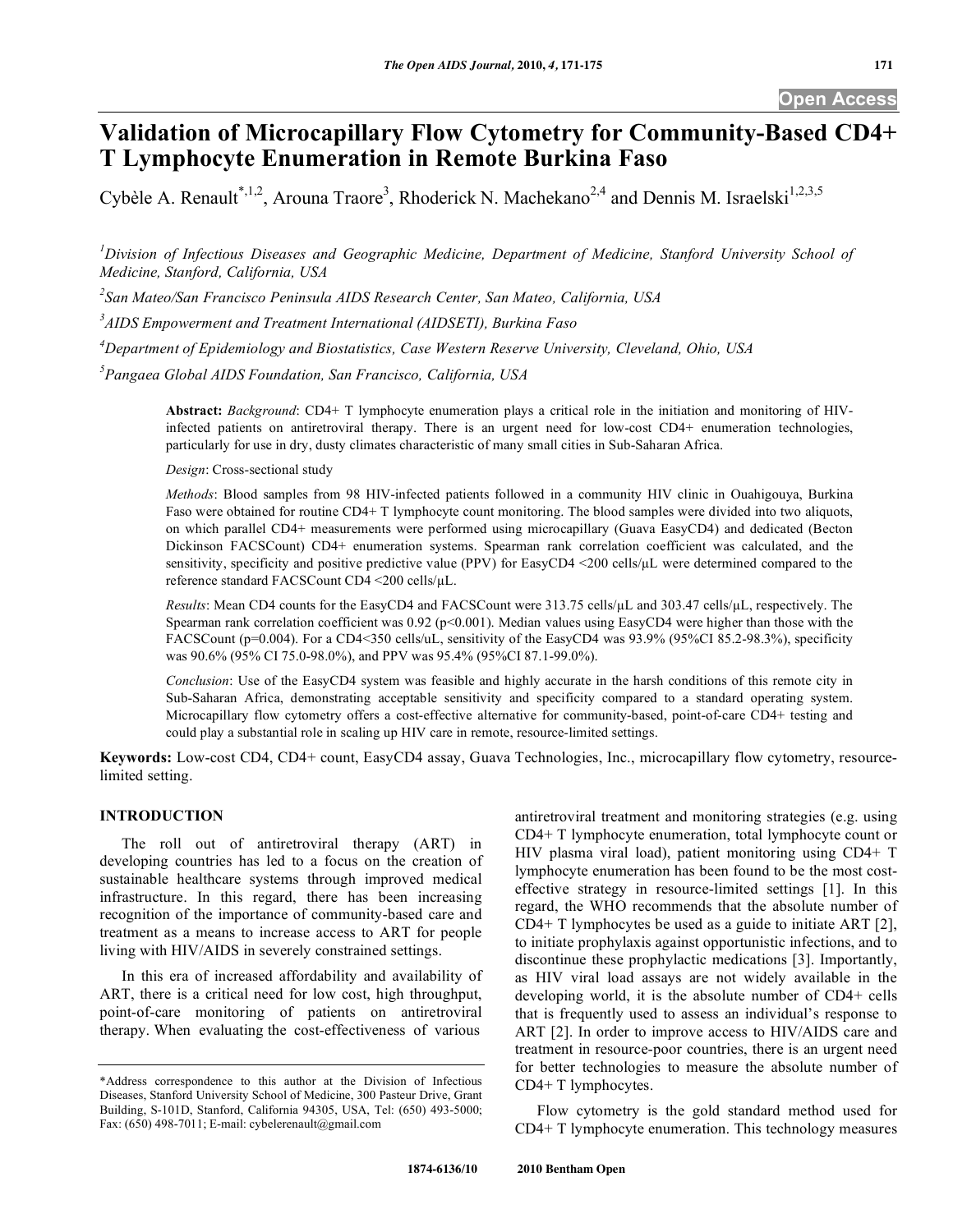the intensity of fluorescence as cells labeled with fluorescent antibodies pass through a laser beam. Conventional flow cytometry is open platform (i.e., not dedicated), meaning that reagents from various suppliers may be used and that the technology can potentially be used to perform assays other than CD4+ cell enumeration. Other advantages include high throughput and that some conventional systems do not require red blood cell lysis, which reduces both time and cost. The major disadvantages of the conventional systems are the need for a separate hematology analyzer in the dual platform systems, the complexity of the equipment (often requiring intensive training for several months), as well as the cost of the machines themselves [4]. Alternatively, dedicated flow cytometers (e.g., FACSCount; Becton Dickinson Immunocytometry, San Jose, California) are used for the single purpose of CD4+ T lymphocyte enumeration. Advantages of the dedicated systems are a lower cost of the machines, lack of a need for a separate hematology analyzer and a decreased potential for human error given the minimal number of steps requiring operator intervention. The disadvantages of this technology include a restriction on reagents to only those produced by the manufacturer and that the machines cannot be used to perform types of assays beyond the absolute CD4+ cell count [4].

 Microcapillary flow cytometry (e.g., EasyCD4; Guava Technologies, Hayward, California) uses a unique technique compared to conventional or dedicated flow cytometry. One important difference is that microcapillary flow cytometry does not require the use of sheath fluid to move cells through the laser beam; instead, cells pass single-file through a microcapillary filament. The lack of sheath fluid not only reduces cost but it also substantially reduces the amount of bio-hazardous waste generated, which is an important consideration in developing countries. The machine is also compact in size and therefore it potentially could be transported to rural clinic sites. Other advantages of microcapillary flow cytometry include the use of a low blood volume per sample, relatively easy-to-learn technology with minimal training required, low inter-laboratory variability presumably due to simplistic design<sup>1</sup> and the potential to perform different types of assays (i.e., in addition to CD4+ cell counts). The reagents are also less expensive, and the Guava business model allows the use of reagents produced by a variety of manufacturers. Lastly, the Guava EasyCD4 also requires minimal maintenance, as the only components handled by laboratory personnel are the power switch, the sample loader and the waste vial [4]. Probably the most important advantage of microcapillary flow cytometry in developing countries is its overall low cost compared to conventional or dedicated flow cytometric systems [5].

 The Guava EasyCD4 has been evaluated in comparison to standard flow cytometry, specifically the BD FACSCount, for CD4+ T cell enumeration in HIV-infected persons in large urban settings in Uganda, India and Thailand.

<u>.</u>

Correlation between the two systems was found to be 0.96 in Kampala, Uganda [6], 0.994 in Vellore, India [6], and 0.97 in Bangkok, Thailand [7]. In Chennai, India, Balakrishnan, *et al.* used both systems to test 110 samples from HIVinfected persons and found that the EasyCD4 assay had a sensitivity of 95% and a specificity of 100% for the identification of CD4+ T cell counts  $\langle 200 \text{ cells/}\mu L \rangle$  [8]. The EasyCD4 has also been compared to conventional flow cytometry systems, with correlations of 0.938 in comparison with the FACSORT in India [9] and 0.97 in comparison with the FACSCalibur/TruCOUNT method in Thailand [7]. In the United States, the EasyCD4 had comparable CD4+ T lymphocyte count estimates when compared to standard flow cytometry [5]. Notably, all of the above-mentioned validation studies were performed in relatively developed urban medical centers.

 The objective of this study was to compare the performance of the Guava EasyCD4 to the Becton Dickinson FACSCount for community-based CD4+ T lymphocyte monitoring of HIV-infected patients in Burkina Faso. Burkina Faso is a country of over 14 million people with an adult HIV prevalence of 1.6% in 2007 [10]. UNAIDS reports that, at the end of 2007, 130,000 Burkinabé were living with HIV, and 61,000 of those infected were women aged 15 years or older [10]. The country is located within the Sahel, the horizontal strip of Africa laying between the Sahara Desert in the north and the more fertile regions in the south. Its tropical climate has two distinct seasons: a wet season from May to September and a prolonged dry season that is marked by the harmattan, the hot, dusty wind from the Sahara. This study was performed during the dry season in the northern city of Ouahigouya, a relatively small city of approximately 65,000 inhabitants. In addition to comparing the performance of the Guava EasyCD4 to the FACSCount, a second objective of the study was to assess the feasibility of using microcapillary flow cytometry in a relatively undeveloped city that has a dry, dusty climate representative of many small cities in Sub-Saharan Africa. Similar to many remote laboratories in Sub-Saharan Africa, the community laboratory where our study was performed is unlike the laboratories in the large cities and academic medical centers where the EasyCD4 system has been evaluated in prior studies. Specifically, the windows in the Ouahigouya laboratory are not enclosed with glass; instead, metal shutters are the only barrier separating the laboratory from the outside air, and the shutters do not effectively prevent entry of external dust into the laboratory. Secondly, there is no climate control, and the laboratory is ventilated only by ceiling and floor fans. Lastly, although the laboratory is powered by electricity, thereby allowing use of medical equipment and refrigeration of the system reagents, the frequent power outages are problematic as there is no backup generator available for use.

#### **METHODS**

 Consecutive whole blood samples from 98 HIV-infected patients followed in a community HIV clinic in Ouahigouya were obtained for routine CD4+ T lymphocyte count monitoring. The community clinic, Appui Moral, Material et

<sup>&</sup>lt;sup>1</sup> Josefowicz SZ, Louzao R, Lam L, et al. Five-site evaluation of the Guava EasyCD4 assay for the enumeration of human CD4+ T cells [Abstract U-138]. Presented at: 12<sup>th</sup> Conference on Retroviruses and Opportunistic Infections; 2005; Boston.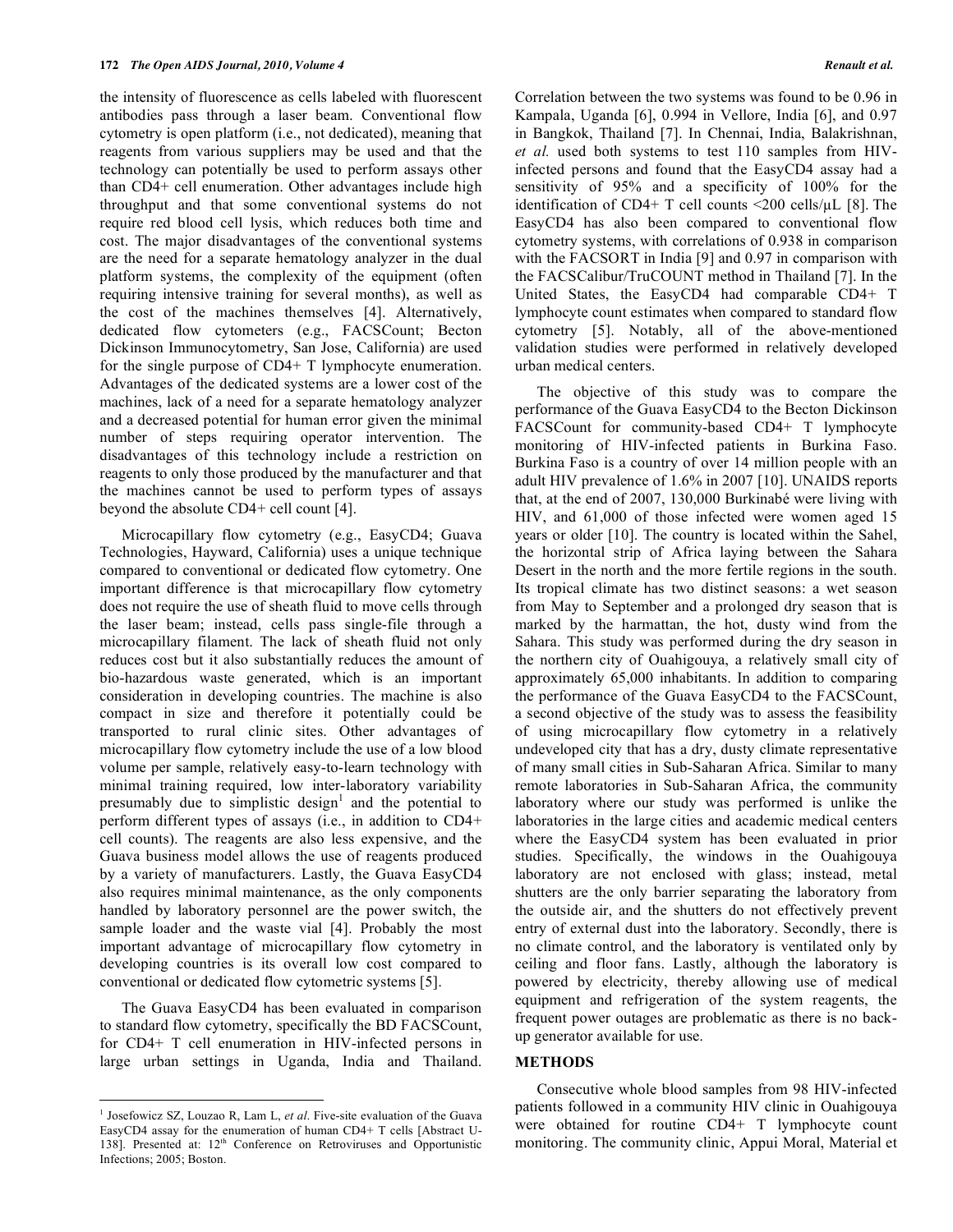Intellectuel à l'Enfant (AMMIE), is one of the six AIDS Empowerment and Treatment International (AIDSETI) associations in Burkina Faso. AIDSETI is a network of community-based clinics that has been funded by the World Bank Treatment Acceleration Program (TAP) [11]. The unique model of AIDSETI has been described previously [12]. HIV was diagnosed using the Bioline HIV 1-2 assay (Standard Diagnostics, Inc.). Patients gave informed consent to receive medical care at AMMIE, which included intermittent monitoring of CD4+ cell counts. Laboratory results were unlinked from patient identifiers before analysis. The study protocol was approved by the Institutional Review Board at Stanford University School of Medicine.

 Blood samples were obtained from January to March 2006. Each blood sample was divided into two aliquots, on which parallel CD4+ count measurement was performed using the EasyCD4 and the FACSCount systems. One technician performed testing on the EasyCD4, and two technicians performed testing on the FACSCount. The technicians were blinded to the test results on the other system. Testing was performed using the EasyCD4 and the FACSCount as directed by the respective manufacturer's instructions [13, 14]. Reagents used were from the same lot for all tests performed on the EasyCD4. All of the samples were processed by both systems within 24 hours of the time that the blood was obtained.

 The mean CD4+ cell counts as estimated by the EasyCD4 and by the FACSCount were determined. The Spearman rank correlation coefficient (*r*) was calculated, and the agreement between the EasyCD4 and the FACSCount was evaluated by Bland-Altman analysis [15]. The Wilcoxon Sign test was used to assess the differences in the median CD4+ cell counts as determined by the two systems. All statistical tests were performed using SPSS statistical software (SPSS, Inc., Chicago, Illinois, USA).

 The samples were divided into three groups for further analysis: samples with FACSCount CD4+ count <200 cells/ $\mu$ L, FACSCount CD4+ count 200-350 cells/ $\mu$ L and FACSCount CD4+ count  $>350$  cells/ $\mu$ L. The mean and median CD4+ cell count estimations as determined by the EasyCD4 were calculated for each of the three groups, as were individual Spearman rank correlation coefficients. The sensitivity, specificity, positive predictive value (PPV) and negative predictive value (NPV) for EasyCD4 <350 cells/uL were determined compared to the standard FACSCount CD4 <350 cells/uL. The CD4 cell count of 350 cells/uL was chosen as the breakpoint for data analysis given its clinical relevance, as WHO recommends initiating ART when the CD4+ T lymphocyte count reaches this level [2]. Sensitivity and specificity were also calculated for correct identification of cell counts between 200 and 350 cells/uL, to assess the characteristics of the EasyCD4 system when counting cells in patients with critically low CD4+ cell numbers.

# **RESULTS**

 Of the 98 subjects, 23.5% were men and 76.5% were women. The mean age of the study participants was 36.7 years. The mean age of the male subjects was 41.6 years (range 16-70 years) and the mean age of the female subjects was 35.2 years (range 8-64 years). All of the subjects were infected with HIV-1; none were infected with HIV-2. 29.6% of the subjects were receiving ART at the time that the blood samples were obtained.

 The mean CD4+ T lymphocyte count for the EasyCD4 and FACSCount was  $313.75$  cells/ $\mu$ L (S.D.=196) and 303.47 cells/L (S.D.=229), respectively. Fig. (**1**) depicts the correlation plot of CD4+ cell counts using the two systems, with a calculated Spearman rank correlation coefficient (*r*) of 0.92 (p<0.001). Fig. (**2**) displays the Bland-Altman analysis, which illustrates that the CD4+ counts calculated by the two systems were the most similar and had the least variability in the lower CD4+ count ranges, specifically in the range of CD4+  $\leq$ 350 cells/ $\mu$ L. The differences in the CD4+ counts as measured by the two systems increased as the absolute CD4+ count increased, especially for CD4+ counts above  $350$  cells/ $\mu$ L.



**Fig. (1).** Correlation Analysis of the EasyCD4 assay and FACSCount for cell counts (cells/ $\mu$ L), divided into CD4+ T lymphocyte count by FACSCount  $\langle 200 \text{ cells/}\mu\text{L} \rangle$  (red diamonds),  $200-350$  cells/ $\mu$ L (blue circles), and  $>350$  cells/ $\mu$ L (black squares). Spearman rank correlation coefficient =  $0.92$  (P<0.001). The solid line represents the regression line. Mean CD4 counts for the EasyCD4 and FACSCount systems were 313.75 cells/µL and 303.47 cells/ $\mu$ L, respectively.

 The CD4+ T lymphocyte count estimates by the EasyCD4 were frequently higher than those obtained with the FACSCount (p=0.006). Specifically, 62 EasyCD4 measurements were higher than the FACSCount, 35 EasyCD4 estimates were lower than the FACSCount, and 1 EasyCD4 result was identical to that of the FACSCount. The EasyCD4 measurements were generally higher than the FACSCount measurements for CD4+ counts  $\langle 200 \text{ cells/µL} \rangle$ and 200-350 cells/ $\mu$ L (mean differences of +45.5 and +25.1  $cells/µL$ , respectively), and the EasyCD4 measurements were lower than the FACSCount measurements for CD4+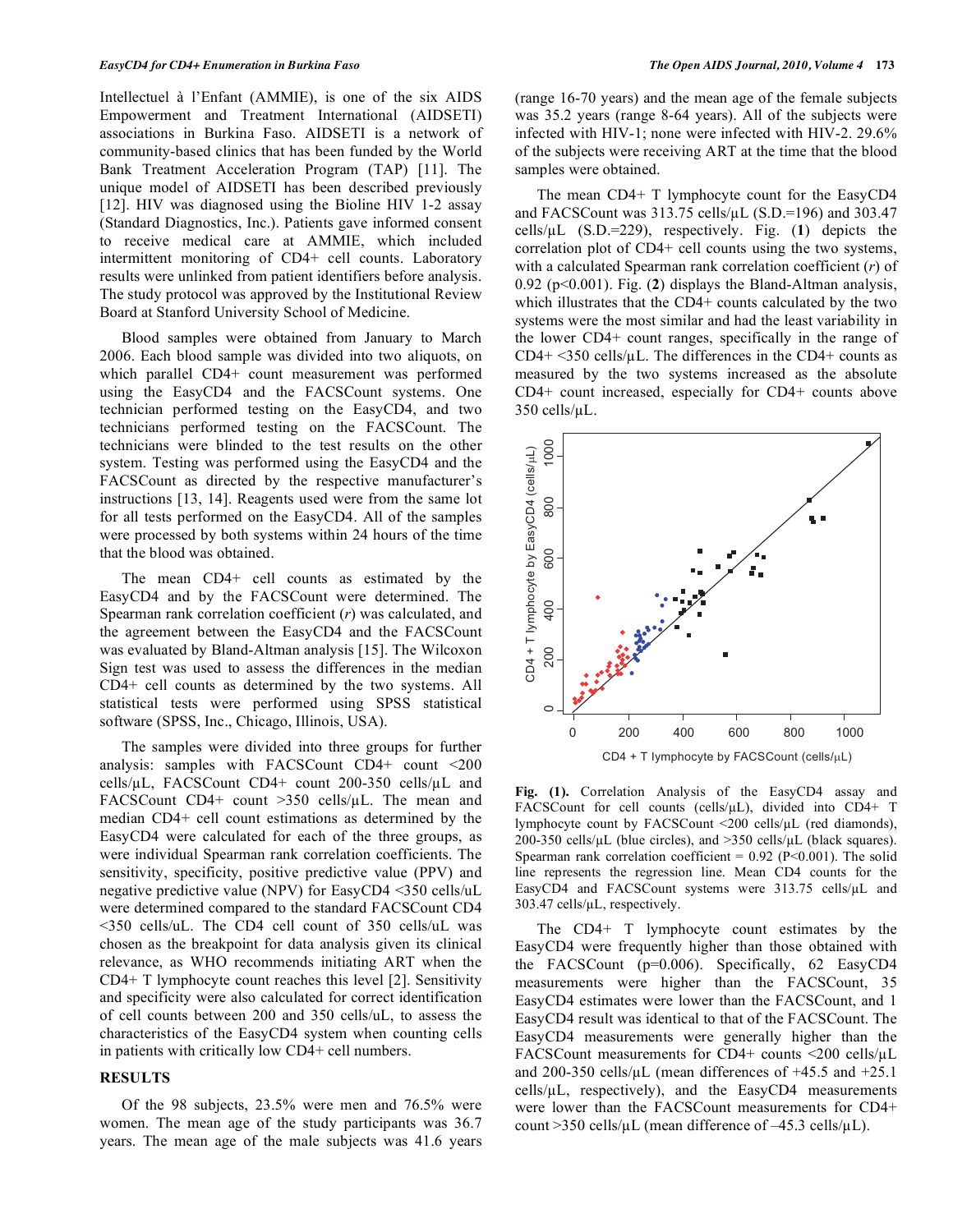The EasyCD4 had a sensitivity of 93.9% (95%CI 85.2- 98.3%) and specificity of 90.6% (95%CI 75.0-98.0%) to identify CD4+ T lymphocytes <350 cells/uL when compared to the FACSCount. The PPV for the Easy CD4 in this cell range was 95.4% (95%CI 87.1-99.0%) and NPV was 87.9% (95%CI 71.8-96.6%). The sensitivity and specificity for correct identification of CD4+ cells within the 200-350 cells/uL range were 74.1% (95%CI 53.7-88.9%) and 81.7% (95%CI 70.7-89.9%), respectively.



**Fig. (2).** Bland-Altman Plot (n=98, HIV-infected individual whole blood samples) to establish agreement between the EasyCD4 assay and FACSCount for CD4+ T lymphocyte enumeration. CD4+ T lymphocyte count by FACSCount is divided into <200 cells/ $\mu$ L (red diamonds), 200-350 cells/ $\mu$ L (blue circles), and >350 cells/ $\mu$ L (black squares). The solid horizontal line represents the mean difference between the two systems.

A total of 39 samples had a CD4+ count  $\langle 200 \text{ cells/}\mu L \text{ as }$ measured by the FACSCount; the EasyCD4 mean for this group was 157 cells/ $\mu$ L (S.D.=81), the EasyCD4 median was 155 cells/ $\mu$ L (range 31-445) and the Spearman correlation coefficient was 0.823. For the 27 samples that had a CD4+ count  $200-350$  cells/ $\mu$ L as measured by the FACSCount, the EasyCD4 mean was  $283$  cells/ $\mu$ L (S.D.=74), the EasyCD4 median was  $271$  cells/ $\mu$ L (range 144-454) and the Spearman correlation coefficient was 0.771. A total of 32 samples had a  $CD4+$  count  $>350$  cells/ $\mu$ L as measured by the FACSCount; for these samples, the EasyCD4 mean was  $538$  cells/ $\mu$ L  $(S.D.=169)$ , the EasyCD4 median was 537 cells/ $\mu$ L (range 220-1050) and the Spearman correlation coefficient was 0.709.

# **DISCUSSION**

 The aim of this study was to demonstrate the feasibility of using the Guava EasyCD4 system in a small, remote city in Sub-Saharan Africa as well as to compare its performance to a widely used technology, the Becton Dickinson FACSCount. These results indicate that the use of microcapillary-based technology is feasible for community-based HIV/AIDS healthcare in this small city in Sub-Saharan Africa, and specifically using a laboratory that lacks a glass window barrier to the external dust, climate control, and a stable source of

electricity. The results are encouraging, as there was excellent correlation between the two systems for CD4+ T lymphocyte enumeration in this relatively remote setting in Burkina Faso. Specifically, there was a correlation of 92% between the EasyCD4 and the FACSCount by Spearman rank statistics, which was statistically significant  $(p<0.001)$ . Based on these results, it is apparent that the EasyCD4 is a cost-effective alternative for community-based, point-of-care CD4+ testing, and that it could play a substantial role in scaling up HIV care in remote, resource-limited settings.

 As is illustrated in the two figures, the correlation between the two systems was highest in the CD4+ T lymphocyte range <350 cells/uL. Notably, because the WHO HIV treatment guidelines recommend that ART be initiated when the CD4+ cell count reaches 350 cells/uL [2], a high correlation between the two systems is most critical at this range of CD4+ cells. The performance of the EasyCD4 was more variable as the CD4+ cell count increased  $>350$  cells/ $\mu$ L, which is consistent with several other studies evaluating the performance of the EasyCD4 assay [5, 7, 8].

 Using the Guava EasyCD4 system, the CD4+ T lymphocyte counts were slightly higher compared to the FACSCount for CD4+ counts <350 cells/uL, but were generally lower than the FACSCount for CD4+ counts >350 cells/uL. The observation that the EasyCD4 system may give higher cell count estimates than standard flow cytometry has been reported in prior studies [5-8], and clinicians should be aware of the tendency of the EasyCD4 to produce higher CD4+ cell count estimates in some cell count ranges. This finding could have clinical implications: if the EasyCD4 cell counts <350 cells/uL are indeed an overestimation of the actual CD4+ cell count, an overestimation could potentially result in an erroneous delay in the initiation of ART.

 Importantly, this study has several limitations. First, in order to validate a technology for use in developing countries, it is important to assess the reproducibility of the results after waiting for a period of time after specimen collection. This is especially important in resource-limited settings where there is frequently a delay in the time to testing from the time that the blood samples are obtained. Secondly, we did not evaluate for potential operator bias; ideally, we would have studied the variation in test results for each blood sample when several different laboratory personnel operated the machine. A third limitation is that we did not perform the validation in HIVnegative healthy controls; therefore, it is unclear if HIV-infected status has an impact on the accuracy or correlation of the two technologies. Similarly, as no HIV-2 infected subjects were included in this study, it is also unclear if the type of HIV has an impact on CD4+ T lymphocyte enumeration. It may also have been useful to assess the correlation between the two machines for CD8+ T lymphocyte counts in addition to CD4+ T lymphocyte counts.

 There are several notable challenges of using low-cost technologies for CD4+ T lymphocyte enumeration in developing countries. Issues pertaining to quality assurance and quality control are in the forefront, as it is critical to ensure that samples are processed correctly and to ensure that test results are comparable between individual laboratories. Secondly,